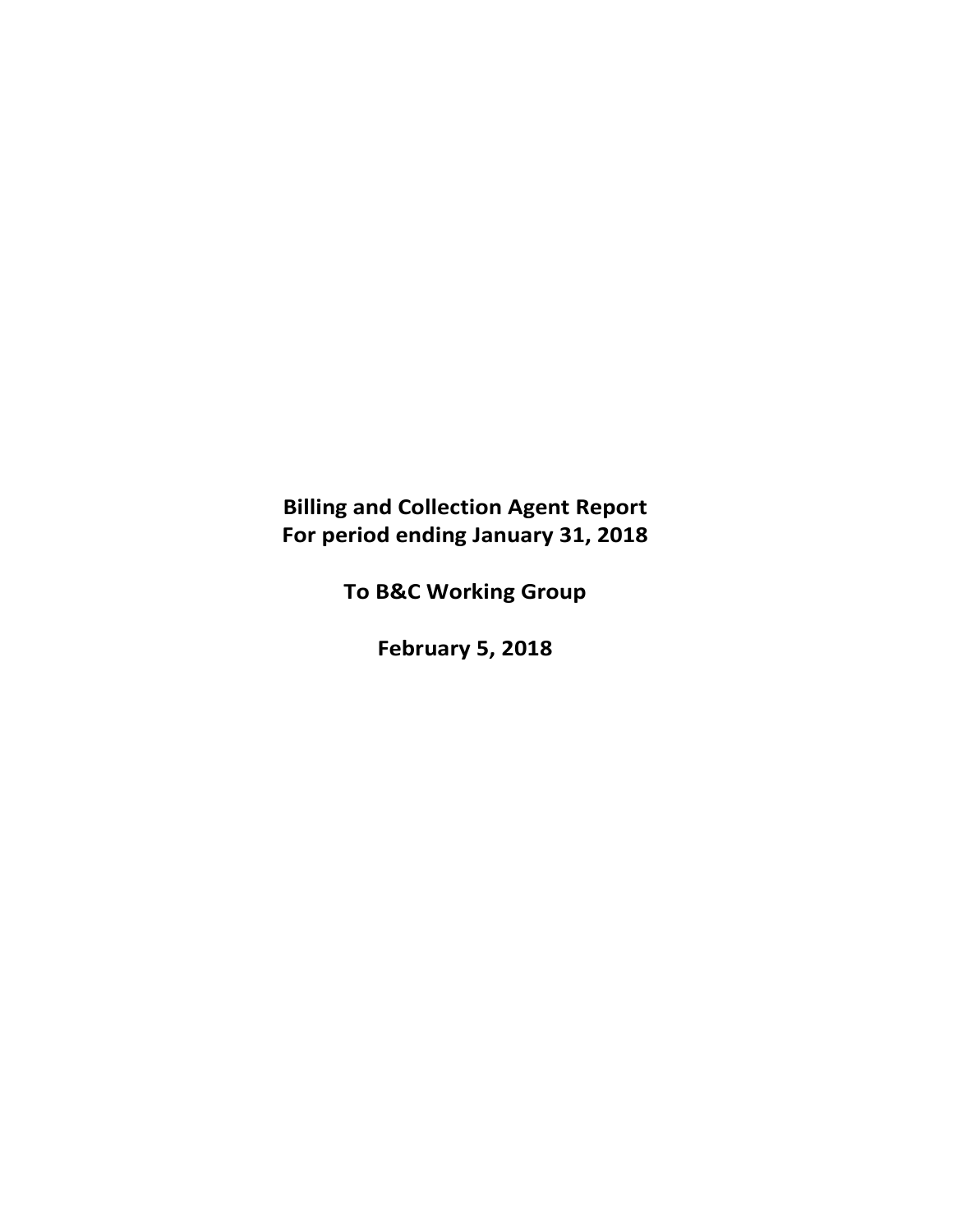## **NANPA FUND STATEMENT OF FINANCIAL POSITION January 31, 2018**

#### **Assets**

| Cash in bank                                               |         | \$<br>4,550,060 |  |  |  |  |  |  |
|------------------------------------------------------------|---------|-----------------|--|--|--|--|--|--|
| Receivables                                                |         |                 |  |  |  |  |  |  |
| Receivable from US Carriers<br>173,052                     |         |                 |  |  |  |  |  |  |
| Receivable from Canada<br>9,716                            |         |                 |  |  |  |  |  |  |
| Receivable from Caribbean countries<br>17,787              |         |                 |  |  |  |  |  |  |
| 84,519<br>Receivables forwarded to Treasury for collection |         |                 |  |  |  |  |  |  |
| Allowance for uncollectible accounts<br>(110,700)          |         |                 |  |  |  |  |  |  |
| <b>Total assets</b>                                        |         | 4,724,434       |  |  |  |  |  |  |
| Less: Accrued liabilities                                  |         |                 |  |  |  |  |  |  |
| Welch LLP                                                  | 28,410  |                 |  |  |  |  |  |  |
| <b>NEUSTAR Pooling 1K Block</b>                            | 346,799 |                 |  |  |  |  |  |  |
| <b>NEUSTAR NANP Administration</b>                         | 187,332 |                 |  |  |  |  |  |  |
| Data Collection Agent - USAC                               | 6,237   | (568, 778)      |  |  |  |  |  |  |
| <b>Fund balance</b>                                        |         | 4,155,656       |  |  |  |  |  |  |

An RFP was released on January 12, 2018 for the Billing & Collection Agent contract. The RFP responses are due February 12, 2018 with the new agent to start taking over responsibilities March 1, 2018

The independent audit report for the financial statement was issued in late December without any qualifications. The report on specified procedures was issued in January 2018. There were no issues found other than one issue with respect to Red Light Reporting. Per a 2012 Red Light audit, findings indicated that all debt regardless of size and debt for inactive carriers must be submitted to the Red Light. In the past Welch did not submit debt that was less than \$10 or if the account was inactive due to business closure. This policy has now been changed as of December 16, 2017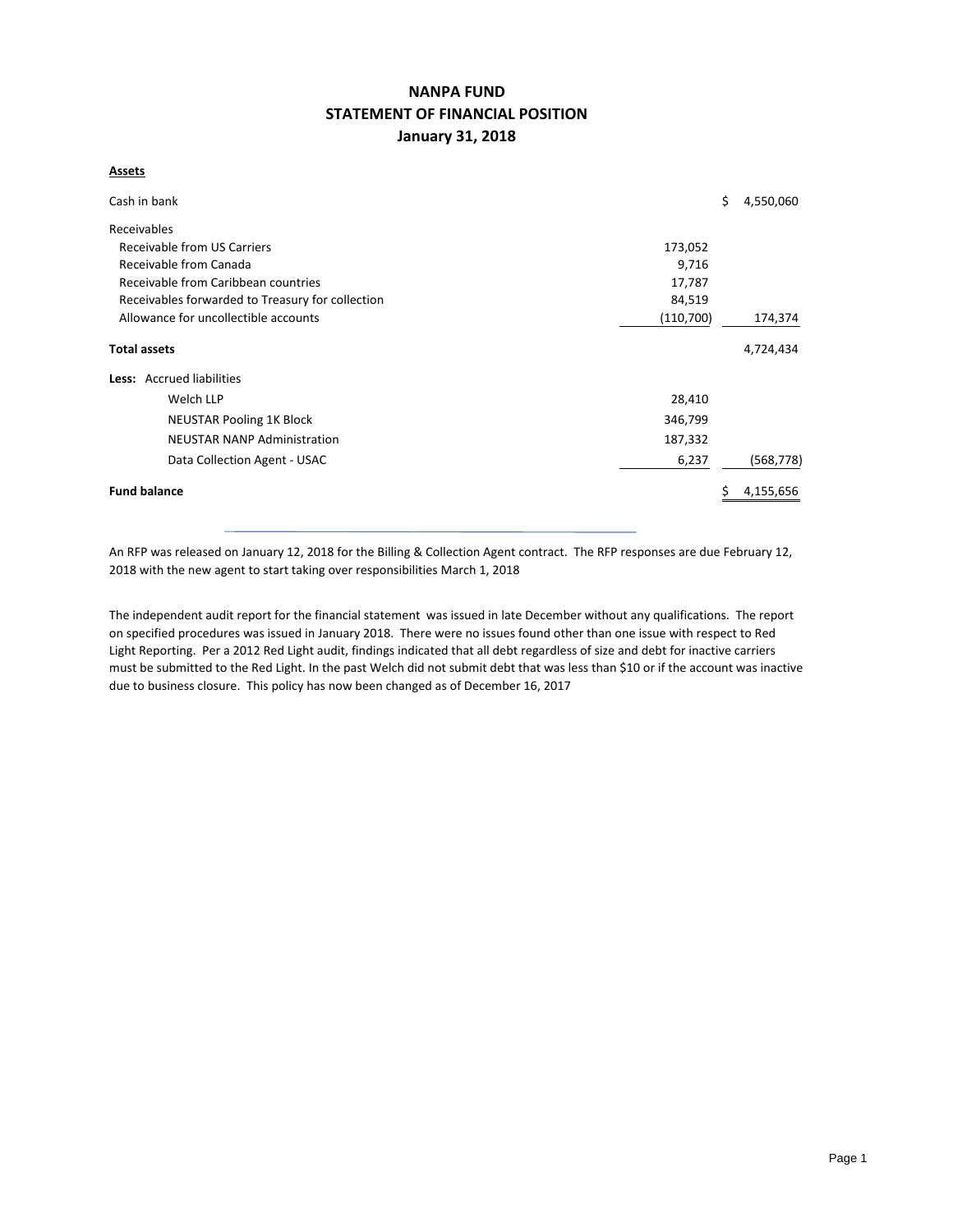#### **NANP FUND FORECASTED STATEMENT OF CHANGES IN FUND BALANCE OCTOBER 2017 TO SEPTEMBER 2018**

|                                                                |                  |                  | <b>Budget</b>    |                  |            |            |            |               |               |               |               | <b>Variance between</b> |           |                               |                   |                                                |  |
|----------------------------------------------------------------|------------------|------------------|------------------|------------------|------------|------------|------------|---------------|---------------|---------------|---------------|-------------------------|-----------|-------------------------------|-------------------|------------------------------------------------|--|
|                                                                |                  | Oct-17           | <b>Nov-17</b>    | <b>Dec-17</b>    | Jan-18     | Feb-18     | Mar-18     | <b>Apr-18</b> | <b>May-18</b> | <b>Jun-18</b> | <b>Jul-18</b> | <b>Aug-18</b>           | Sep-18    | <b>Total</b><br><b>Budget</b> |                   | forecasted results and<br>budget at Sept 30/18 |  |
| <u>Revenue</u><br><b>International Contributions</b><br>Canada |                  | 19,433           | 9,716            | 9,717            | 9,717      | 9,716      | 9,716      | 9,716         | 9,716         | 9,716         | 9,716         | 9,717                   |           | 116,596                       | 116,596           | $\sim$                                         |  |
| Caribbean countries                                            | (1)<br>(1)       | 24,429           | $\sim 10^{-1}$   | $\sim$           |            |            | $\sim$     | $\sim$        | $\sim 100$    | $\sim$        |               |                         |           | 24,429                        | 24,429            |                                                |  |
| <b>Total International Contributions</b>                       |                  | 43,862           | 9,716            | 9,717            | 9,717      | 9,716      | 9,716      | 9,716         | 9,716         | 9,716         | 9,716         | 9,717                   | $\sim$    | 141,025                       | 141,025           |                                                |  |
| Domestic Contributions - US carriers                           | (1)              | 5,718,956        | 184,162          | 183,850          | 178,191    | 184,501    | 184,501    | 184,501       | 184,501       | 184,501       | 184,501       | 184,501                 | $\sim$    | 7,556,666                     | 7,506,473         | 50,193                                         |  |
| Late filing fees for Form 499A                                 | (2)              | (200)            | $\sim$           | 200.00           | 100.00     | $\sim$ $-$ | $\sim$     | $\sim$        | $\sim$        | $\sim$        | $\sim$        | $\sim$                  | 65,000    | 65,100                        | 65,000            | 100                                            |  |
| Interest income                                                | (3)              | 1,174            | 1,765            | 1,811            | 2,086      | 417        | 417        | 417           | 417           | 416           | 416           | 416                     | 416       | 10,168                        | 5,000             | 5,168                                          |  |
| <b>Total revenue</b>                                           |                  | 5,763,792        | 195,643          | 195,578          | 190,094    | 194,634    | 194,634    | 194,634       | 194,634       | 194,633       | 194,633       | 194,634                 | 65,416    | 7,772,959                     | 7,717,498         | 55,461                                         |  |
| <b>Expenses</b><br>NANPA Administration                        | (4)              | 187,332          | 188,789          | 187,332          | 187,332    | 270,484    | 195,484    | 195,484       | 195,484       | 195,484       | 195,484       | 195,484                 | 195,484   | 2,389,657                     | 2,420,813         | (31, 156)                                      |  |
| 1K Block Pooling                                               | (5)              | 255,804          | 257,795          | 254,315          | 303,465    | 302,510    | 258,989    | 258,989       | 258,989       | 258,989       | 258,989       | 258,989                 | 258,989   | 3,186,812                     | 3,199,475         | (12, 663)                                      |  |
| Pooling Change Order 3 B                                       |                  |                  |                  |                  |            |            |            |               |               |               |               |                         |           |                               |                   |                                                |  |
| - CLIN 15<br>- CLIN 16                                         | (5)(a)<br>(5)(b) | 211,750<br>2,052 | 211,750<br>2,679 | $\sim$<br>$\sim$ |            |            |            |               |               |               |               |                         |           | 423,500<br>4,731              | 423,500<br>14,535 | (9,804)                                        |  |
| - CLIN 17                                                      | (5)(b)           | $\sim$           | $\sim$           | 43,333           | 43,333     | 43,333     | 43,333     | 43,333        | 43,333        | 43,333        |               |                         |           | 303,331                       | 303,331           | $\sim$                                         |  |
| <b>Billing and Collection</b>                                  |                  |                  |                  |                  |            |            |            |               |               |               |               |                         |           |                               |                   | $\sim$                                         |  |
| Welch LLP                                                      | (6)              | 28,410           | 28,410           | 28,410           | 28,410     | 28,410     | 28,410     | 28,410        | 28,410        | 28,410        | 28,410        | 28,410                  | 28,410    | 340,920                       | 340,920           |                                                |  |
| <b>Data Collection Agent</b>                                   | (7)              | 6,843            | 6,927            | 5,798            | 7,113      | 6,237      | 6,237      | 6,237         | 6,237         | 6,237         | 6,237         | 6,237                   | 6,451     | 76,791                        | 74,844            | 1,947                                          |  |
| <b>Annual Operations Audit</b>                                 | (8)              | $\sim$ $-$       | $\sim$ $-$       | $\sim$           | 47,000     | $\sim$ $-$ | $\sim$     | $\sim$        | $\sim$        | $\sim$        | $\sim$        |                         |           | 47,000                        | 47,000            |                                                |  |
| <b>Bank Charges</b>                                            | (9)              | 4,346            | 7,194            | 3,729            | 3,026      | 3,167      | 3,167      | 3,167         | 3,167         | 3,166         | 3,166         | 3,166                   | 3,166     | 43,627                        | 38,000            | 5,627                                          |  |
| Carrier Audits                                                 | (10)             | $\sim$           | $\sim 100$       | $\sim$           | $\sim$     | 200,000    | $\sim$     | $\sim$        | $\sim$        | $\sim$        | $\sim$        | $\sim$                  |           | 200,000                       | 200,000           |                                                |  |
| Bad debt expense                                               | (11)             | (5, 522)         | (6,919)          | 32,260           | 6,680      | 3,333      | 3,333      | 3,333         | 3,333         | 3,333         | 3,333         | 3,333                   | 3,333     | 53,163                        | 40,000            | 13,163                                         |  |
| <b>Total expenses</b>                                          |                  | 691,015          | 696,625          | 555,177          | 626,359    | 857,474    | 538,953    | 538,953       | 538,953       | 538,952       | 495,619       | 495,619                 | 495,833   | 7,069,532                     | 7,102,418         | (32, 886)                                      |  |
| Net revenue (expenses)                                         |                  | 5,072,777        | 500,982)         | 359,599)         | 436,265) ( | 662,840)   | 344,319) ( | 344,319) (    | 344,319) (    | 344,319) (    | 300,986)      | 300,985) (              | 430,417)  | 703,427                       | 615,080           | 88,347                                         |  |
| <b>Opening fund balance</b>                                    |                  | 379,726          | 5,452,503        | 4,951,521        | 4,591,922  | 4,155,657  | 3,492,817  | 3,148,498     | 2,804,179     | 2,459,860     | 2,115,541     | 1,814,555               | 1,513,570 | 379,726                       | 384,920           | (5, 194)                                       |  |
| <b>Closing fund balance</b>                                    |                  | 5,452,503        | 4,951,521        | 4,591,922        | 4,155,657  | 3,492,817  | 3,148,498  | 2,804,179     | 2,459,860     | 2,115,541     | 1,814,555     | 1,513,570               | 1,083,153 | 1,083,153                     | 1,000,000         | 83,153                                         |  |
| Fund balance makeup:                                           |                  |                  |                  |                  |            |            |            |               |               |               |               |                         |           |                               |                   |                                                |  |
| Contingency                                                    |                  | 1.000.000        | 1.000.000        | 1.000.000        | 1.000.000  | 1.000.000  | 1.000.000  | 1.000.000     | 1.000.000     | 1.000.000     | 1.000.000     | 1.000.000               | 1,000,000 | 1,000,000                     | 1,000,000         |                                                |  |

5,452,503 4,951,521 4,591,922 4,155,657 3,492,817 3,148,498 2,804,179 2,459,860 2,115,541 1,814,555 1,513,570 1,083,153 1,083,153 1,000,000

Surplus 4,452,503 3,951,521 3,591,922 3,155,657 2,148,498 1,804,179 1,459,860 1,115,541 814,555 513,570 83,153 83,153 83,153

**(1)** The US carrier contributions for the period from October 2017 to September 2018 and the International contributions are based upon actual billings.

(2) These fees represent the \$100 late filing fee charged to those companies that do not file the Form 499A by the due date.

**(3)** Interest income projections are estimates

(4) The NANPA Administration contract expires July 8, 2017. The cost for NANPA administration is an estimate based on the last option year plus a 3% increase. The percentage represents the average yearly increase over the contract. It also includes the anticipated cost of change order #7 Late filing fees (reversal) for Form 499A

(5) The 1K Block Pooling Administration contract expires July 14, 2017. The cost for Pooling Administration is provided for based on the amount provided in the final option year of the contract. The costs included anticipa

(5)(a) CLIN 15 is for the period March 22 to November 22, 2017 a cost of \$748,500. \$325,000 will be billed evenly between April and September 2017 with the remaining balance to be billed in the 2017/18 period.

**(5)(b)** CLIN 16 is for the period July 31 to November 24, 2017 and is not to exceed \$29,070. Budgeted for evenly over the months of August to November 2017

**(5)(b)** CLIN 17 is for the period November 24, 2017 to June 30, 2018 at \$43,333/month

**(6)** The cost of B&C Agent is based on the current interim contract with Welch LLP

(7) The expense for the Data Collection Agent is based on estimate of costs by USAC.

**(8)** The expense for the annual operations audit performed by Ernst & Young LLP is based on the quote given.

**(9)** Bank fees are an expense to the Fund.

**(10)** The budget allowed \$200,000 for carrier audits.

**(11)** The allowance covers all accounts considered potentially uncollectible at January 31, 2018.

#### **Assumptions: Reconciliation of forecast at September 30, 2018 to budget**

| Budgeted fund balance at September 30, 2018 - contingency                                                        | 1,000,000 |
|------------------------------------------------------------------------------------------------------------------|-----------|
| Increase in opening fund balance between budget period and actual                                                | (5, 194)  |
| Additional billings over estimate from budget                                                                    | 50,193    |
| Late filing fees (reversal) for Form 499A                                                                        | 100       |
| Underestimate of interest earned to date compared to budget                                                      | 5,168     |
| Pooling change order 3B -difference between budget and actual                                                    | 9,804     |
| NANP Admin - difference between budget and actual contract extension awarded and<br>due to variable travel costs | 31.156    |
| NANP Pooling Change Orders Issued                                                                                |           |
| Decrease in B&C Agent costs -                                                                                    |           |
| Data Collection fees - Adjustment to actual from budget                                                          | (1,947)   |
| Bad debts - Adjustment to actual from budget                                                                     | (13, 163) |
| IK Block Pooling - difference between budget and actual contract awarded due to variable<br>travel costs         | 12,663    |
| Pooling change orders                                                                                            |           |
| Carrier audits that will not be performed                                                                        |           |
| Operations Audit - Adjustment to actual from budget                                                              |           |
| Bank fees - Adjustment to actual from budget                                                                     | (5,627)   |
| Forecasted fund balance at September 30, 2018                                                                    | 1,083,153 |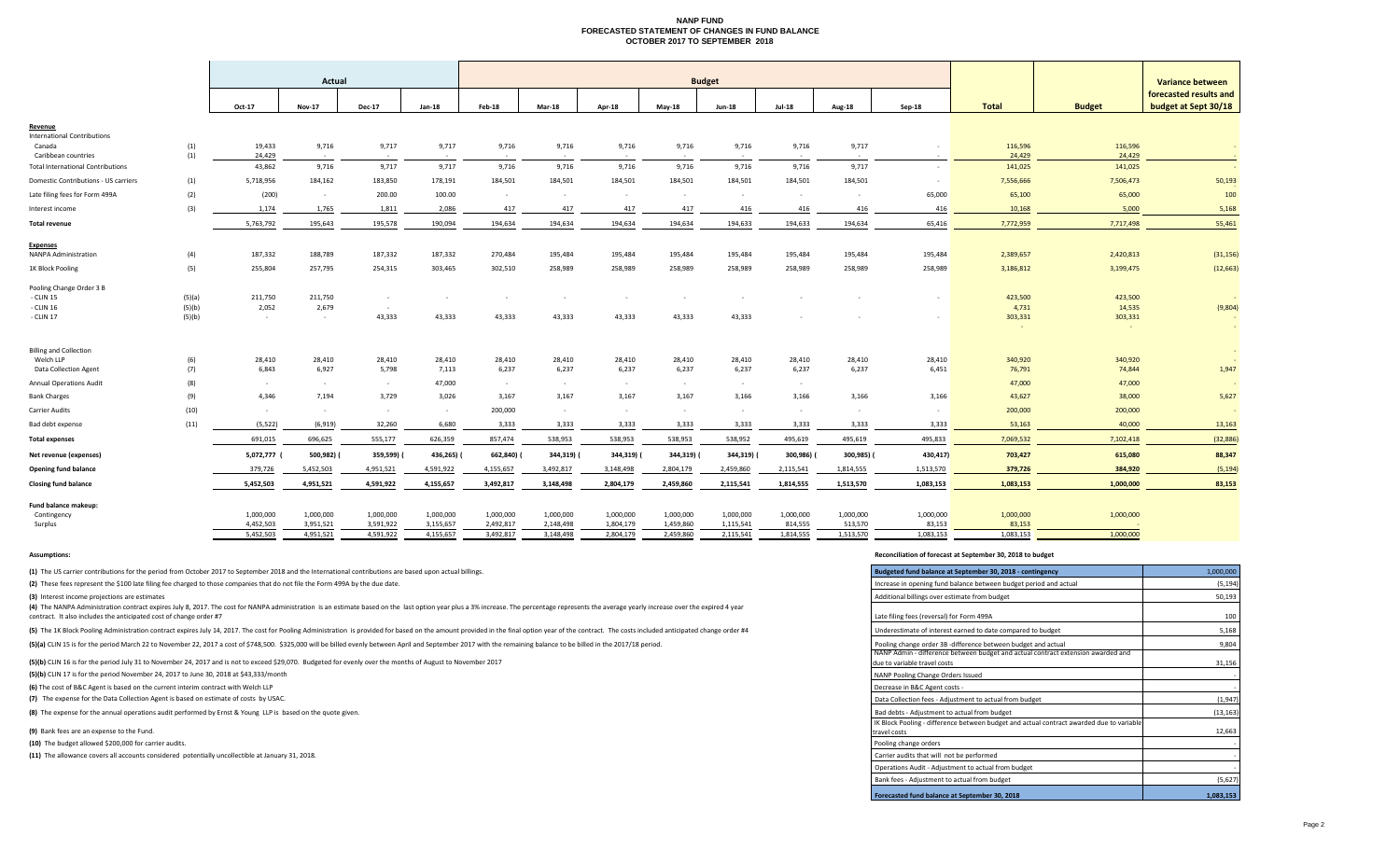#### **CURRENT AND FORECASTED LIABILITIES**

|                                                                                   |               |               | Current |         |               |         |          |               |               |
|-----------------------------------------------------------------------------------|---------------|---------------|---------|---------|---------------|---------|----------|---------------|---------------|
|                                                                                   |               |               | Jan-18  | Feb-18  | <b>Mar-18</b> | Apr-18  | $May-18$ | <b>Jun-18</b> | <b>Jul-18</b> |
| <b>NEUSTAR - NANPA Administration</b>                                             |               |               | 187,332 | 270,484 | 195,484       | 195,484 | 195,484  | 195,484       | 195,484       |
| - Payment authorized by the FCC in January<br>December 2017                       | \$<br>187,332 |               |         |         |               |         |          |               |               |
| - Authorization by the FCC has not been received for payment                      |               |               |         |         |               |         |          |               |               |
| January 2018                                                                      |               | \$<br>187,332 |         |         |               |         |          |               |               |
| NEUSTAR -1K Block Pooling & Change Orders 3B & 4                                  |               |               | 346,799 | 345,843 | 302,322       | 302,322 | 302,322  | 302,322       | 258,989       |
| - Payment authorized by the FCC in January<br>December 2017                       | \$<br>297,648 |               |         |         |               |         |          |               |               |
| - Authorization by the FCC has not been received for payment                      |               |               |         |         |               |         |          |               |               |
| January 2018                                                                      |               | \$<br>346,799 |         |         |               |         |          |               |               |
| Welch LLP - Billing & Collection Agent                                            |               |               | 28,410  | 28,410  | 28,410        | 28,410  | 28,410   | 28,410        | 28,410        |
| - Payment authorized by the FCC in January<br>December 2017                       | \$<br>28,410  |               |         |         |               |         |          |               |               |
| - Authorization by the FCC has not been received for payment<br>January 2018      |               | \$<br>28,410  |         |         |               |         |          |               |               |
| <b>USAC - Data Collection Agent</b><br>- Payment authorized by the FCC in January |               |               | 6,237   | 6,237   | 6,237         | 6,237   | 6,237    | 6,237         | 6,237         |
| December 2017                                                                     | \$<br>7,113   |               |         |         |               |         |          |               |               |
| - Authorization by the FCC has not been received for payment<br>January 2018      |               | \$<br>6,237   |         |         |               |         |          |               |               |
| <b>Carrier audits</b>                                                             |               |               | ٠       | 200,000 |               |         |          |               |               |
| <b>Bank Fees</b>                                                                  |               |               |         | 3,167   | 3,167         | 3,167   | 3,167    | 3,166         | 3,166         |
| Total                                                                             |               |               | 568,778 | 854,141 | 535,620       | 535,620 | 535,620  | 535,619       | 492,286       |
|                                                                                   |               |               |         |         |               |         |          |               |               |